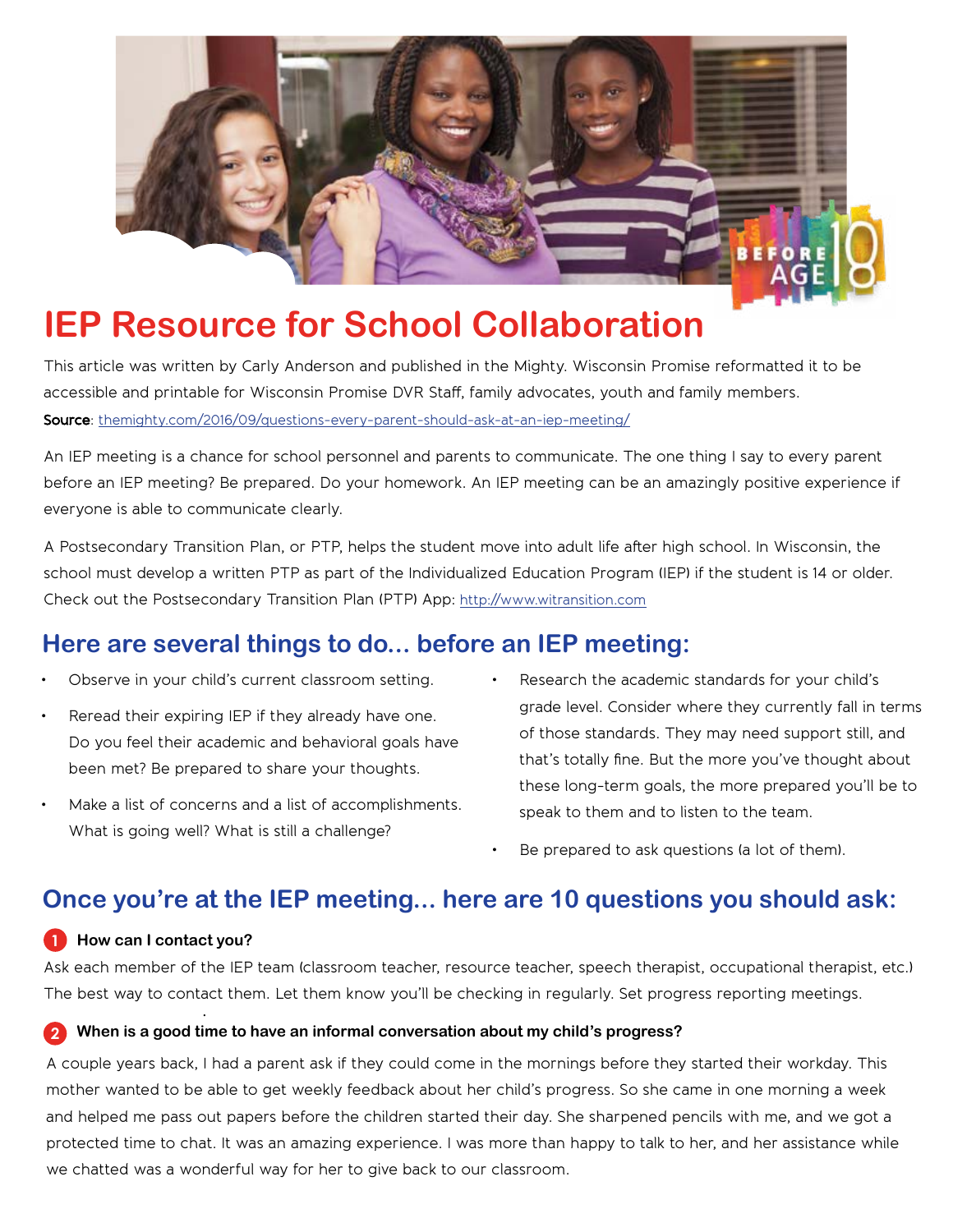

#### **5 What can I do at home to support our goals?**

#### **3 What do you see as my child's strengths? How can I support and encourage them?**

An IEP meeting shouldn't be all about weaknesses or discrepancies. Ask how you can support your child's strengths and passions. Those things are what will make your kiddo successful as an adult.

### **4 What type of progress can I expect to see? What will this look like?**

The great thing about an IEP meeting is that you get the input of specialists. But it can also be tough at times. There are acronyms, teacher speak, developmental milestones — it can be very overwhelming. After each IEP section, ask the team: What should this look like? How long will it be before I see progress? What are the signs that we are moving in the right directions? What should I watch out for?

For students to make the most progress (emotionally or academically), goals need to be fluid between school and home. Ask the team: What can I do at home? Ask for specific suggestions. If it doesn't make sense, ask for more information.

#### **6 Which of these goals are the top priority?**

By the end of an IEP meeting — between behavioral goals and academic goals — you might feel like your head is spinning. Important things to ask: Which goal is top priority? Is it behavioral (transitioning to school, for instance)? Is it academic (phonemic awareness, etc.)? Ask the team. That way, you'll know what to focus on in discussions about school.

### **7 How will we measure progress? How will we communicate about this with my child?**

Progress towards goals (both academic and behavioral) can be measured in many ways. Will the team be using test scores? A running record with observations of the child? A tally system of behaviors being exhibited (or not exhibited)?

### **8 What do these supports look like on a daily basis? How will my child's day look?**

Academic and behavior supports can be provided in many ways. Will the supports be a pull-out model (student removed from the class for small-group support) or a push-in model (the support staff blends into the classroom for a period of time)? I've often sat in meetings where parents were unaware their child was being taken to a separate classroom for academic support and seemed surprised. You should know exactly what your child's day looks like!

### **9** Who will provide these supports? How will my child's classroom teacher be provided with resources and **assistance to implement these supports?**

The best thing about having a support team in place? Everyone helps each other (that includes you, mom and dad!) Ask questions. How can you support the teacher? How can the speech therapist support you?

### **10 What would you do if this were your child?**

An IEP meeting can often be all business. In the end, what would I want to know? If this were your own family member, what would you suggest? Trust me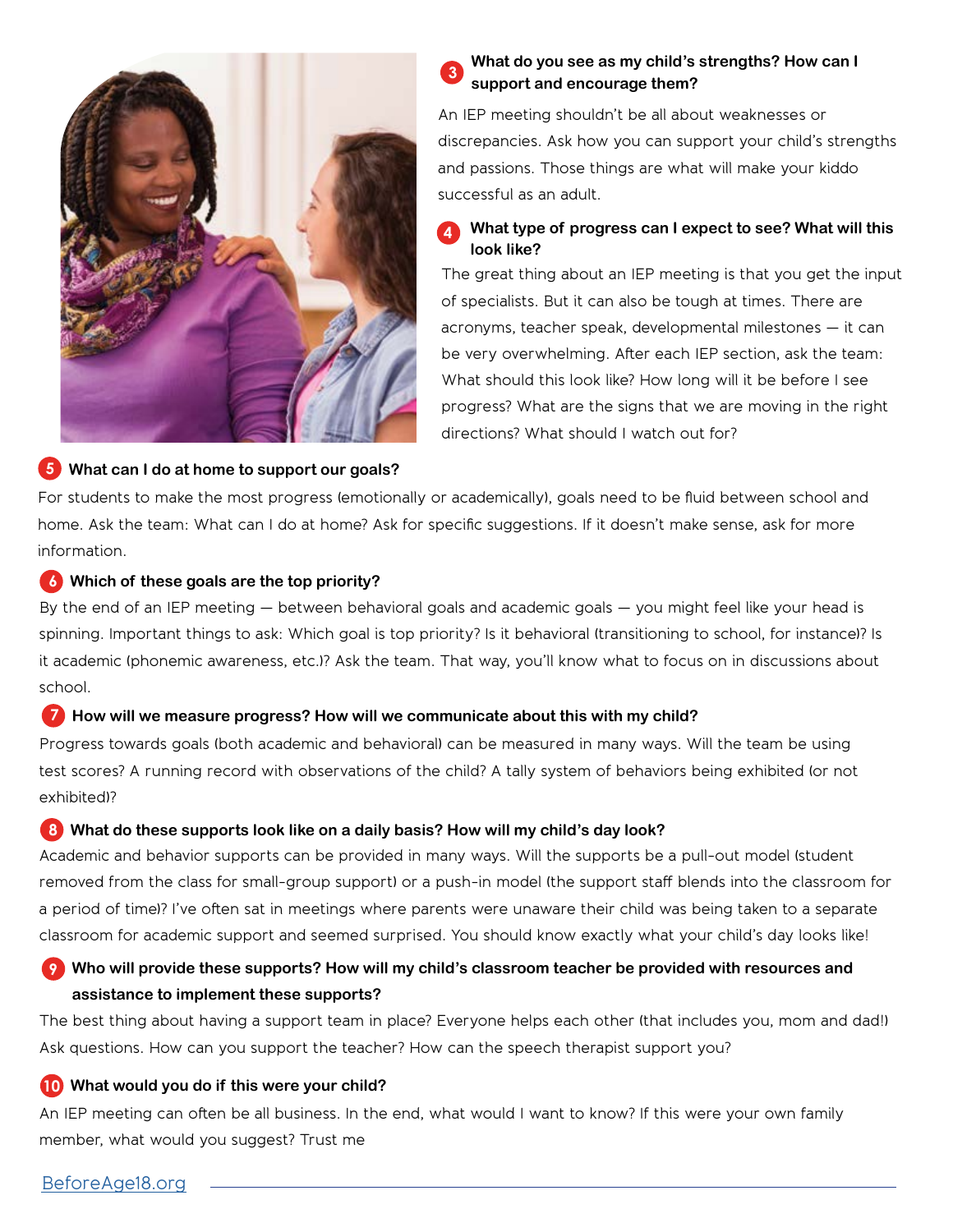## **Still Have Questions?**

#### **FACETS**

Wisconsin Family Assistance Center for Education, Training and Support Services include Information & Referral; Parent Support Groups; Parent/Youth Leadership Development; and Training www.wifacets.org 414-374-4645

#### **WSPEI**

Wisconsin Statewide Parent – Educator InitiativeCreating Partnerships Between Parents and Educators for Students with Disabilities [wspei.org](https://wspei.org/)  Local contact info: wspei.org/contact

#### **Wisconsin Mediation**

Wisconsin Special Education Mediation System For Wisconsin Families of children with special needs and school districts Mediation, Facilitated Individual Education Programs (IEPs), Facilitation for a Resolution Meeting www.wsems.us

#### **Disability Rights Wisconsin (DRW)**

A protection and advocacy agency for people with disabilities. www.disabilityrightswi.org

#### **Postsecondary Transition Plan (PTP):**

Helps the student move into adult life after high school. In Wisconsin, the school must develop a written PTP as part of the Individualized Education Program (IEP) if the student is 14 or older.

Check out the Postsecondary Transition Plan (PTP) App: www.witransition.com